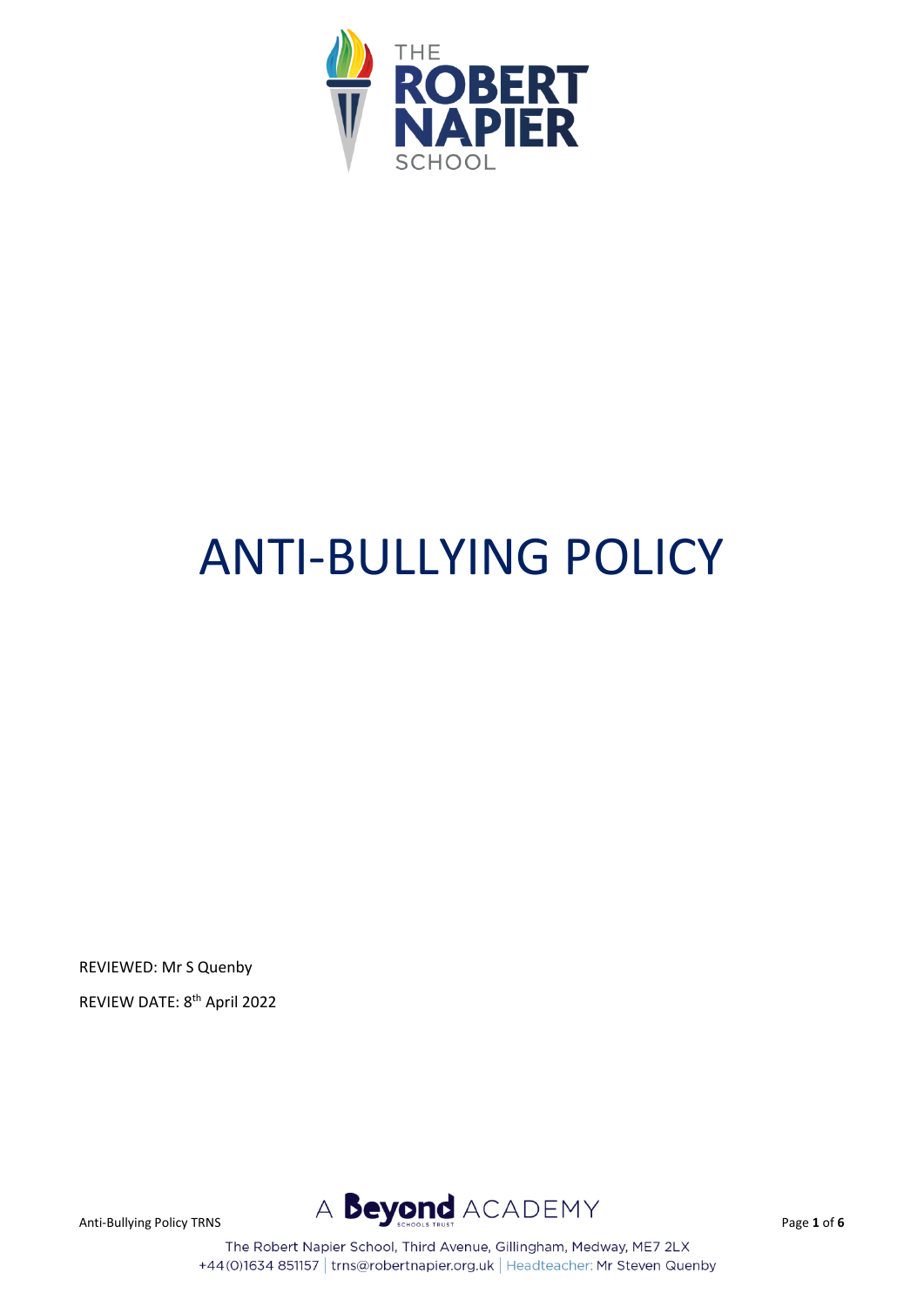

#### **Introduction**

It is the intention of The Robert Napier School to be a place where bullying in any form is not tolerated. This Policy seeks to establish a framework in which everyone within the school communities actively cultivates a climate in which bullying is unlikely to occur and seeks fast and appropriate intervention where needed. It seeks to promote the ideas that everyone has the right to feel safe and free from bullying, so that they have every opportunity to fulfil their potential and that they can lead a healthy, socially and economically productive life.

#### **Aims**

This Policy sets out to:

- a) Demonstrate that all schools within the Trust take bullying seriously and that it will not be tolerated
- b) Take measures to prevent all forms of bullying in the schools, including using Social Media
- c) Support everyone in the actions to identify and protect those who might be bullied
- d) Demonstrate to all that the safety and happiness of students is enhanced by dealing positively with bullying
- e) Have a structured and clearly understood procedures for reporting incidents of bullying
- f) Develop strategies to deal with bullying, inside and outside the classroom, whenever it arises
- g) Enable students to become more self-confident and to enhance their development of coping strategies to help them deal with the aspects of bullying
- h) Have the confidence to report it, secure in the knowledge that the matter will be taken seriously and dealt with as promptly as possible.

# **Definition of Bullying**

- Bullying is deliberately hurtful behaviour, whether physical or psychological, repeated over a period of time where it is difficult for those being bullied to defend themselves
- Bullying can be physical, verbal, social or psychological, cyber-bullying, interrelationship between classes/groups

#### **Signs of bullying**

Students who are being bullied may show changes in behaviour: becoming withdrawn and nervous, feigning illness, taking unusual absences or clinging to adults. There may be changes in work patterns, a lack of concentration or truancy. All staff should be aware of these possibilities and report promptly any suspicions of bullying to the appropriate Director of Learning who will instigate an investigation as soon as possible, reassure parents or carers and, most importantly, the student. Incidents found to be bullying will necessitate parents or carers being informed and may result in disciplinary action in line with the school's Discipline and Behaviour policy. Restorative Justice may be undertaken, with the 'bullied' student's consent, and the Assistant Director of Learning and Tutor continue to monitor the students.

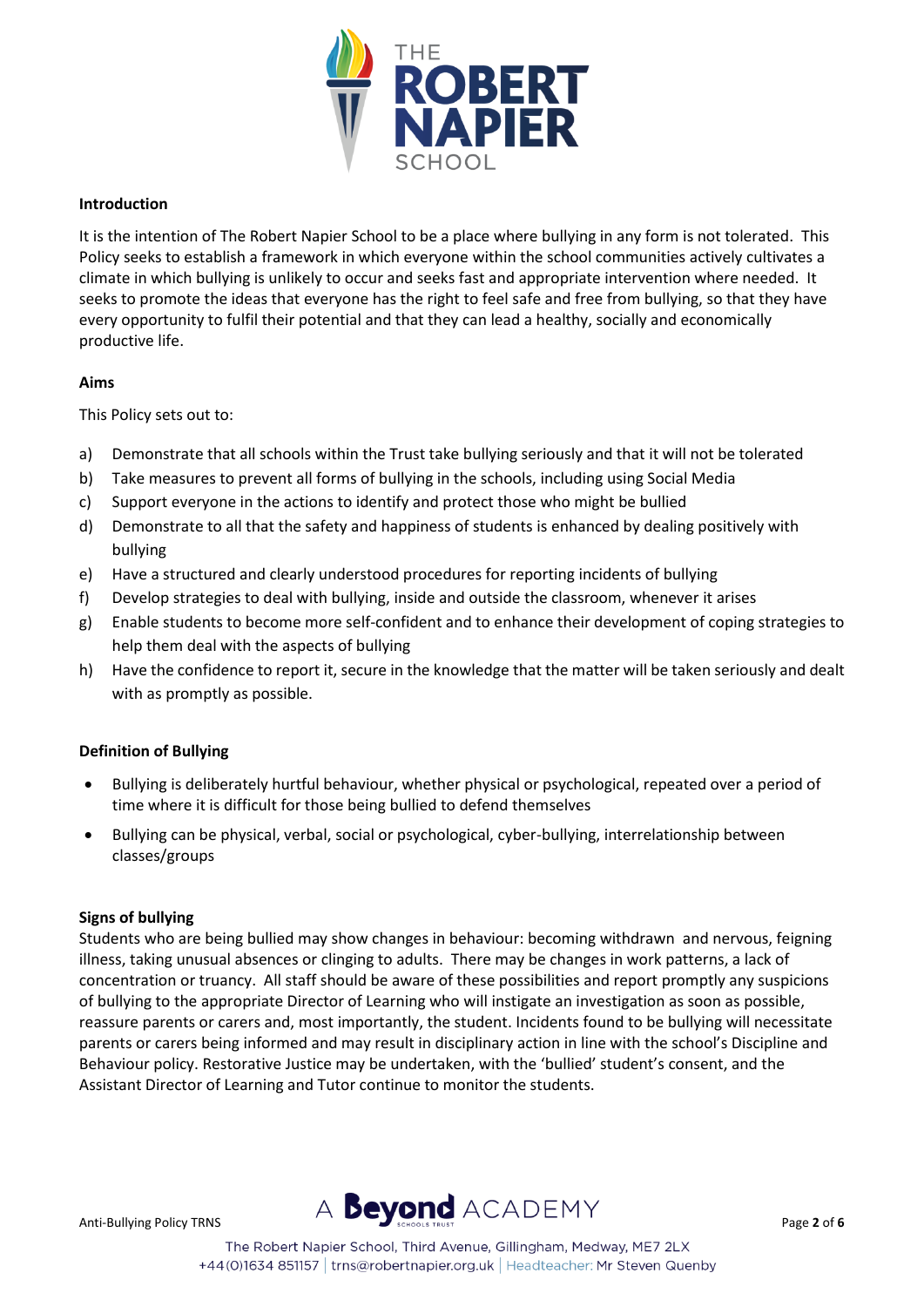

# **Methodology**

Underlying principle: Any action taken should perpetuate the school ethos that bullying will not be tolerated. It is essential that all staff, students, parents/carers are committed to the Policy and the ideals that underpin it. Students will be encouraged in the belief that reporting incidents of bullying constitutes responsible behaviour and that everyone has a role to play in the School community by ensuring that the school works towards the elimination of bullying.

Staff should be aware that bullying can take place anywhere and at any time. Supervision arrangements should take account of these possibilities and special attention must be paid to the less accessible areas of the school. Students should not normally be left unattended in classrooms.

# **Reporting and Recording**

Students are, from their Year 6 interviews onwards, made aware of the multiplicity of ways to report bullying and this is actively reinforced through assemblies and form time. The school website has clear guidance for parents/carers on how to report on-line bullying out of school hours – this should be through the link to CEOPs. A Bullying button can also be found on the website which allows students to report an incident from home directly to the Anti-Bullying Lead.

#### **Responsibilities**

#### *Governing Body*

The Chair of the Student Welfare Committee will liaise with the Chair of Governors, the Headteacher, and the teacher in school responsible for anti-bullying strategies, and individual cases where appropriate. The Governors' Student Welfare committee will discuss, review and endorse agreed strategies in an annual report from the lead teacher designated by the Headteacher.

# *The Headteacher*

The Headteacher has a legal duty under the School Standards and Framework Act 1998 to draw up procedures to prevent bullying among students and will:

- Ensure that all staff have an opportunity to discuss and review strategies
- Determine the strategies and procedures
- Discuss development of the strategies with the Leadership Team
- Ensure appropriate training is available
- Ensure that the procedures are brought to the attention of all staff, parents and pupils
- Ensure that all students have access to a trained independent counsellor via the Director of Learning
- Promote and endorse a system of peer mediation through peer mentoring and designate a senior member of staff to organise the scheme through Vertical Tutor groups
- Report annually to the Governing Body

# *The designated person responsible for anti-bullying strategies:*

- Will be responsible for the day-to-day management of the policy and systems
- Will ensure that there are positive strategies and procedures in place to help both the bullied and bullies
- Will keep the Headteacher and Deputy Headteacher informed of incidents
- Will liaise with the CPD Co-ordinator in respect of relevant staff training
- Will determine how best to involve parents or carers in the solution of individual problems
- Will report routinely to Governors

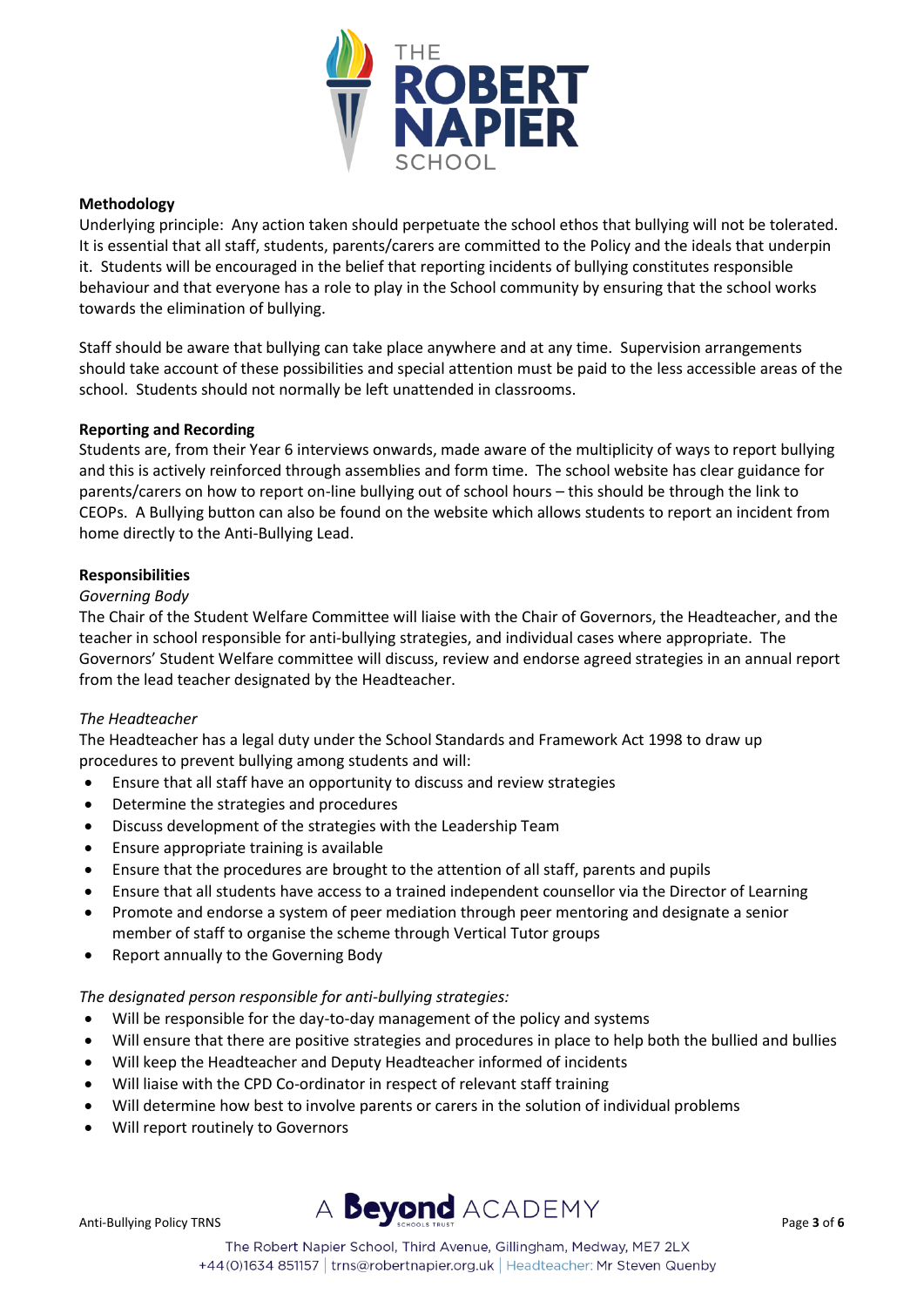

# *Directors of Learning and Leadership Team:*

- Will be responsible for ensuring that the school's positive strategies are put into practice
- Will know the school's procedure and deal with any incidents that are reported.

# *Form Tutors and Assistant Directors of Learning:*

- Will be responsible for liaising with Directors of Learning over all incidents involving students in their form
- Be involved in any agreed strategy to achieve a solution, including peer mentoring, Restorative Justice and counselling

# Staff:

- Will know the policy and procedures
- Will be observant and ask students what is happening to them
- Will deal with incidents according to the policy
- Will never let any incidence of bullying pass by unreported, whether on-site or during an off-site activity
- Designated staff to participate in PSHE/Citizenship/SEAL programmes

# Parents/Carers:

- To communicate with the school when they are concerned their child might be being bullied
- Work with the school to ensure their child is resilient and understands the difference between being bullied and normal adolescent teasing
- Meet with the school and agree strategies to prevent bullying taking place (for example blocking websites and apps, monitoring social media activities and deleting accounts)

Please note the most effective way of tackling bullying is as a partnership. If parents/carers fail to follow through on agreed actions or themselves act aggressively to the alleged perpetrators, situations may worsen and the school will not take further action at that point.

# **Ethos**

The school buildings, and each teacher's classroom, should be welcoming and show evidence of care. It is vital that teachers and students can develop relationships, which place emphasis on trust and mutual respect. Teachers should model non-bullying behaviour by ensuring that teaching styles used do not endorse bullying as a means of control. Teachers should recognise the opportunities to praise good behaviour and they should encourage the notion that there is an expectation of good conduct.

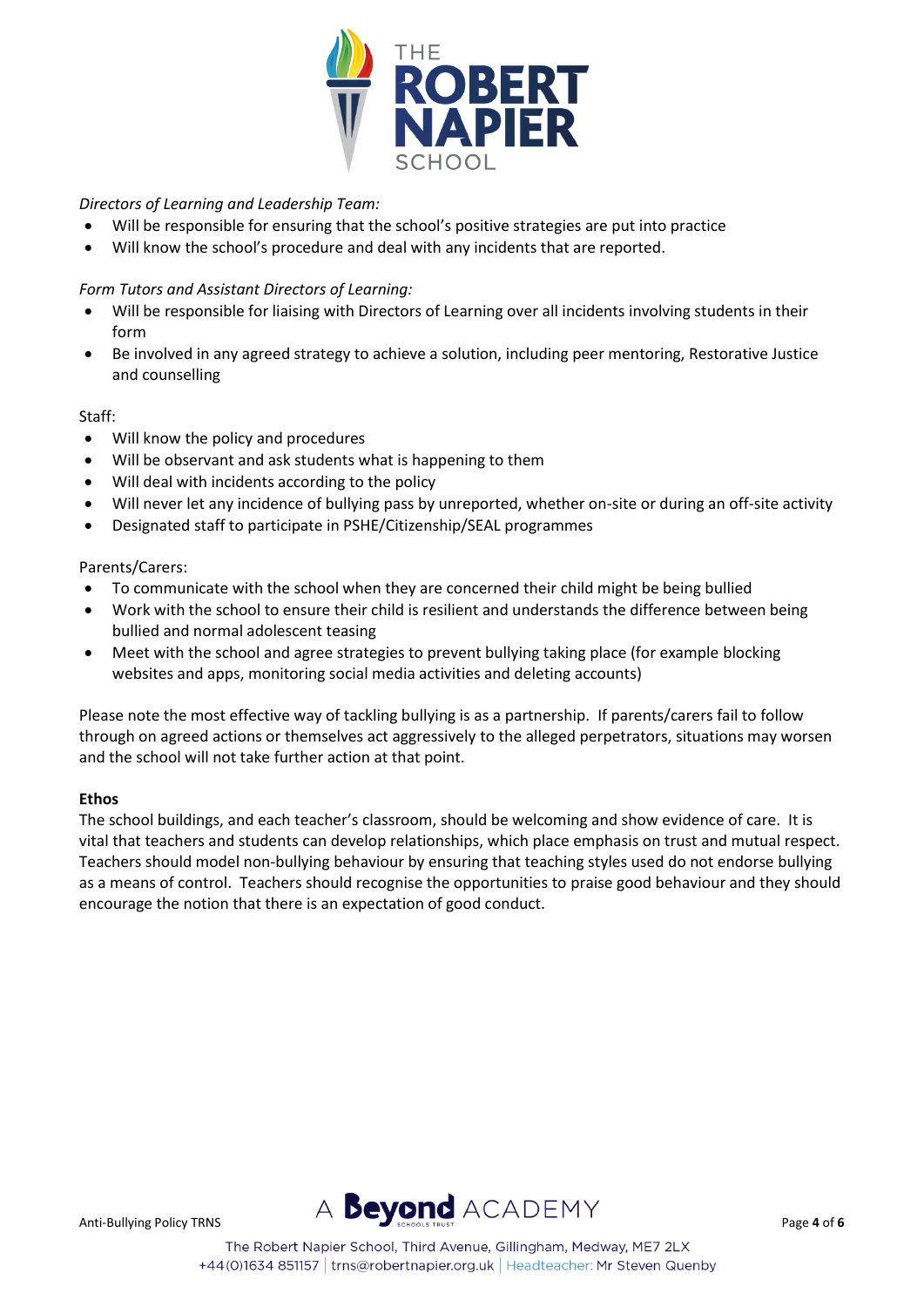

# **Strategies for dealing with incidents**

- All incidents of unkindness should be reported by staff and tracked for signs of bullying
- All students who are logged for unkindness will be invited to attend an unkindness education program
- If bullying is suspected or reported, the incident will be investigated and dealt with initially and immediately by the teacher approached
- If racist or homophobic bullying is suspected, this warrants immediate Level 3 intervention at Leadership level
- The teacher will log the details of the incident and inform the Director of Learning
- The Director of Learning will interview all parties and make a record, assisted by Assistant DOL as appropriate
- Staff teaching the bullied student and the form tutor will be informed if necessary
- The Director of Learning will determine, in consultation with the designated person responsible for the anti-bullying strategy/policy, the appropriate strategy and plan of action to combat the bullying
- The form tutor or Assistant Director of Learning will oversee the implementation of the strategy
- Parents or carers will be kept informed by the Director of Learning. Groups of parents will not be met with together
- Any sanctions against the bullies will be determined by the school's Behaviour for Learning policy and parents or carers informed accordingly

# **Bullied Students**

Staff who deal with students who have been bullied must always offer reassurance. Students who have been bullied will be given support determined by the Director of Learning on consultation with the student.

# **Bullies**

Changing the attitude and behaviour of bullies will be part of the responsibility of the positive procedures used by the school. However, the school recognises that sanctions may also have to be used against bullies.

#### **Sanctions**

Any of the school's formal sanctions can be used against bullies as appropriate. For persistent offenders or incidents considered as gross acts of aggression, a permanent exclusion may be imposed.

#### **Involvement of Parents/Carers**

Parents/carers, as well as staff and students, should know that the school will not tolerate bullying and takes a positive approach to educating students to combat it. Parents or carers of students who are being bullied and parents or carers of the bullies will be involved in the solution to the problem as appropriate. These meetings will be on a 1:1 basis, no group or parents will be met with collectively.

#### **Involvement of Students**

Students will be involved in the positive strategies through the School Council, mentoring and in tutor groups. Part of the PHSE programme will consist of educating students in how to deal with and combat bullying and this is reiterated to some students through small group interventions such as Horizon and Lilac Learners.